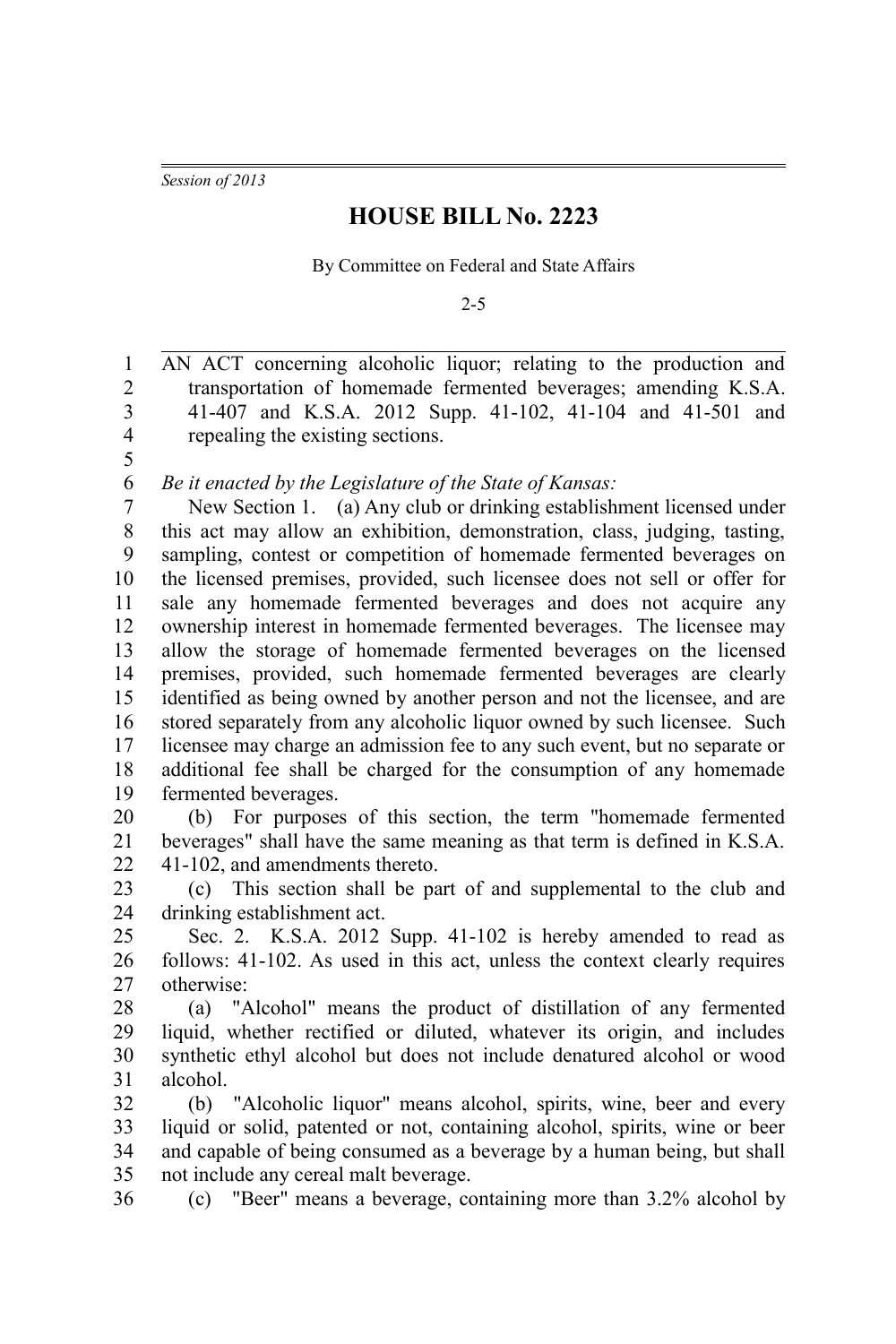weight, obtained by alcoholic fermentation of an infusion or concoction of 1

barley, or other grain, malt and hops in water and includes beer, ale, stout, 2

lager beer, porter and similar beverages having such alcoholic content. 3

(d) "Caterer" has the meaning provided by K.S.A. 41-2601, and amendments thereto. 4 5

(e) "Cereal malt beverage" has the meaning provided by K.S.A. 41- 2701, and amendments thereto. 6 7

(f) "Club" has the meaning provided by K.S.A. 41-2601, and amendments thereto. 8 9

(g) "Director" means the director of alcoholic beverage control of the department of revenue. 10 11

(h) "Distributor" means the person importing or causing to be imported into the state, or purchasing or causing to be purchased within the state, alcoholic liquor for sale or resale to retailers licensed under this act or cereal malt beverage for sale or resale to retailers licensed under K.S.A. 41-2702, and amendments thereto. 12 13 14 15 16

(i) "Domestic beer" means beer which contains not more than 10% alcohol by weight and which is manufactured in this state. 17 18

(j) "Domestic fortified wine" means wine which contains more than 14%, but not more than 20% alcohol by volume and which is manufactured in this state. 19 20 21

(k) "Domestic table wine" means wine which contains not more than 14% alcohol by volume and which is manufactured without rectification or fortification in this state. 22 23 24

(l) "Drinking establishment" has the meaning provided by K.S.A. 41- 2601, and amendments thereto. 25 26

(m) "Farm winery" means a winery licensed by the director to manufacture, store and sell domestic table wine and domestic fortified wine. 27 28 29

*(n) "Homemade fermented beverages" means beer or wine produced by a person who is 21 years of age or older, through such person's own efforts and in accordance with K.S.A. 41-104, and amendments thereto, at a place of residence or at another location with permission from the property owner, and not for a commercial purpose, but for consumption by that person or such person's family or guests, or for use at an exhibition, demonstration, judging, tasting, class or sampling, or as part of a contest or competition.* 30 31 32 33 34 35 36 37

(n) *(o)* "Manufacture" means to distill, rectify, ferment, brew, make, mix, concoct, process, blend, bottle or fill an original package with any alcoholic liquor, beer or cereal malt beverage. 38 39 40

 $\overline{(0)}$  (p) (1) "Manufacturer" means every brewer, fermenter, distiller, rectifier, wine maker, blender, processor, bottler or person who fills or refills an original package and others engaged in brewing, fermenting, 41 42 43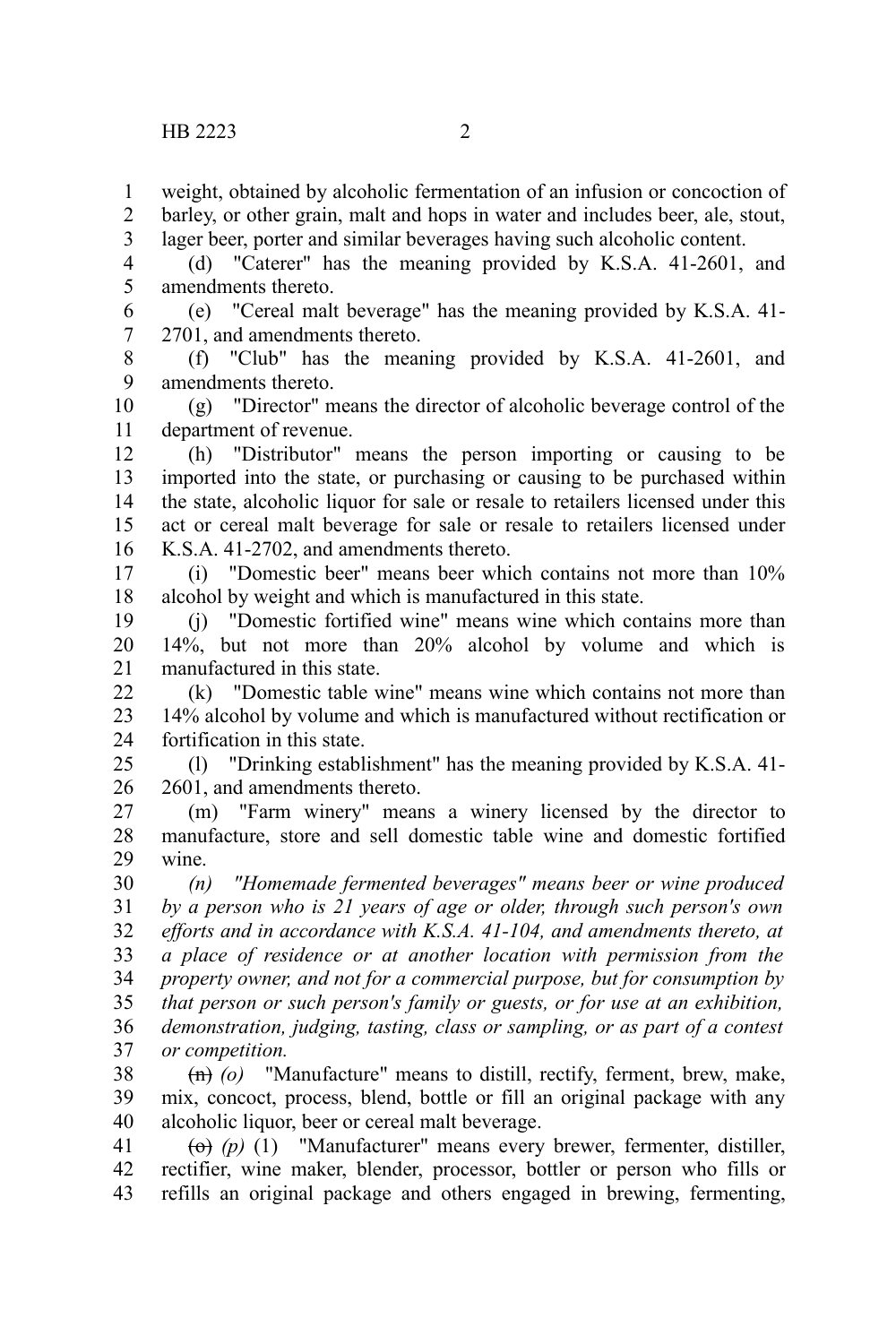distilling, rectifying or bottling alcoholic liquor, beer or cereal malt beverage. 1 2

(2) "Manufacturer" does not include a microbrewery, microdistillery or a*,* farm winery *or any person who produces homemade fermented beverages*. 3 4 5

(p) *(q)* "Microbrewery" means a brewery licensed by the director to manufacture, store and sell domestic beer. 6 7

(q) *(r)* "Microdistillery" means a facility which produces spirits from any source or substance that is licensed by the director to manufacture, store and sell spirits. 8 9 10

11

(r) *(s)* "Minor" means any person under 21 years of age.

(s) *(t)* "Nonbeverage user" means any manufacturer of any of the products set forth and described in K.S.A. 41-501, and amendments thereto, when the products contain alcohol or wine, and all laboratories using alcohol for nonbeverage purposes. 12 13 14 15

(t) *(u)* "Original package" means any bottle, flask, jug, can, cask, barrel, keg, hogshead or other receptacle or container whatsoever, used, corked or capped, sealed and labeled by the manufacturer of alcoholic liquor, to contain and to convey any alcoholic liquor. Original container does not include a sleeve. 16 17 18 19 20

(u) *(v)* "Person" means any natural person, corporation, partnership, trust or association. 21  $22$ 

(v) *(w)* "Primary American source of supply" means the manufacturer, the owner of alcoholic liquor at the time it becomes a marketable product or the manufacturer's or owner's exclusive agent who, if the alcoholic liquor cannot be secured directly from such manufacturer or owner by American wholesalers, is the source closest to such manufacturer or owner in the channel of commerce from which the product can be secured by American wholesalers. 23 24 25 26 27 28 29

 $(w)$   $(x)$  (1) "Retailer" means a person who sells at retail, or offers for sale at retail, alcoholic liquors. 30 31

(2) "Retailer" does not include a microbrewery, microdistillery or a farm winery. 32 33

 $(x)$  (y) "Sale" means any transfer, exchange or barter in any manner or by any means whatsoever for a consideration and includes all sales made by any person, whether principal, proprietor, agent, servant or employee. 34 35 36 37

38

(y) *(z)* "Salesperson" means any natural person who:

(1) Procures or seeks to procure an order, bargain, contract or agreement for the sale of alcoholic liquor or cereal malt beverage; or 39 40

(2) is engaged in promoting the sale of alcoholic liquor or cereal malt beverage, or in promoting the business of any person, firm or corporation engaged in the manufacturing and selling of alcoholic liquor or cereal malt 41 42 43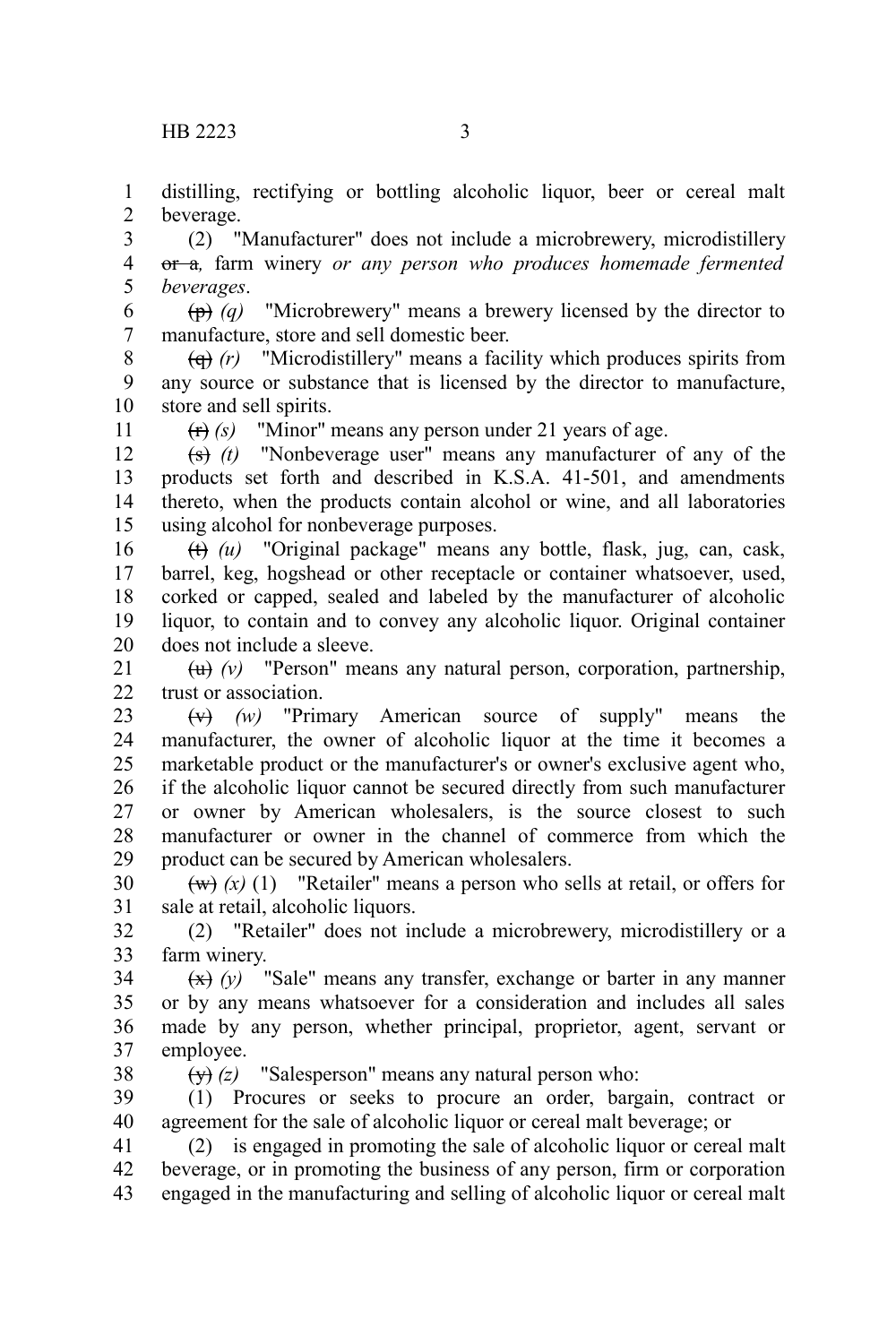beverage, whether the seller resides within the state of Kansas and sells to 1

licensed buyers within the state of Kansas, or whether the seller resides 2 3

without the state of Kansas and sells to licensed buyers within the state of Kansas. 4

5

(z) *(aa)* "Secretary" means the secretary of revenue.

(aa) *(bb)* (1) "Sell at retail" and "sale at retail" refer to and mean sales for use or consumption and not for resale in any form and sales to clubs, licensed drinking establishments, licensed caterers or holders of temporary permits. 6 7 8 9

(2) "Sell at retail" and "sale at retail" do not refer to or mean sales by a distributor, a microbrewery, a farm winery, a licensed club, a licensed drinking establishment, a licensed caterer or a holder of a temporary permit. 10 11 12 13

(bb) *(cc)* "To sell" includes to solicit or receive an order for, to keep or expose for sale and to keep with intent to sell. 14 15

(cc) *(dd)* "Sleeve" means a package of two or more 50-milliliter (3.2 fluid-ounce) containers of spirits. 16 17

(dd) *(ee)* "Spirits" means any beverage which contains alcohol obtained by distillation, mixed with water or other substance in solution, and includes brandy, rum, whiskey, gin or other spirituous liquors, and such liquors when rectified, blended or otherwise mixed with alcohol or other substances. 18 19 20 21  $22$ 

(ee) *(ff)* "Supplier" means a manufacturer of alcoholic liquor or cereal malt beverage or an agent of such manufacturer, other than a salesperson. 23 24

(ff) *(gg)* "Temporary permit" has the meaning provided by K.S.A. 41- 2601, and amendments thereto. 25 26

(gg) *(hh)* "Wine" means any alcoholic beverage obtained by the normal alcoholic fermentation of the juice of sound, ripe grapes, fruits, berries or other agricultural products, including such beverages containing added alcohol or spirits or containing sugar added for the purpose of correcting natural deficiencies. 27 28 29 30 31

Sec. 3. K.S.A. 2012 Supp. 41-104 is hereby amended to read as follows: 41-104. No person shall manufacture, bottle, blend, sell, barter, transport, deliver, furnish or possess any alcoholic liquor for beverage purposes, except as specifically provided in this act, the club and drinking establishment act or article 27 of chapter 41 of the Kansas Statutes Annotated*, and amendments thereto*, except that nothing contained in this act shall prevent: 32 33 34 35 36 37 38

(a) The possession and transportation of alcoholic liquor for the personal use of the possessor, the possessor's family and guests except that the provisions of K.S.A. 41-407, and amendments thereto, shall be applicable to all persons; 39 40 41 42

(b) the making of wine, cider or beer by a person from fruits, 43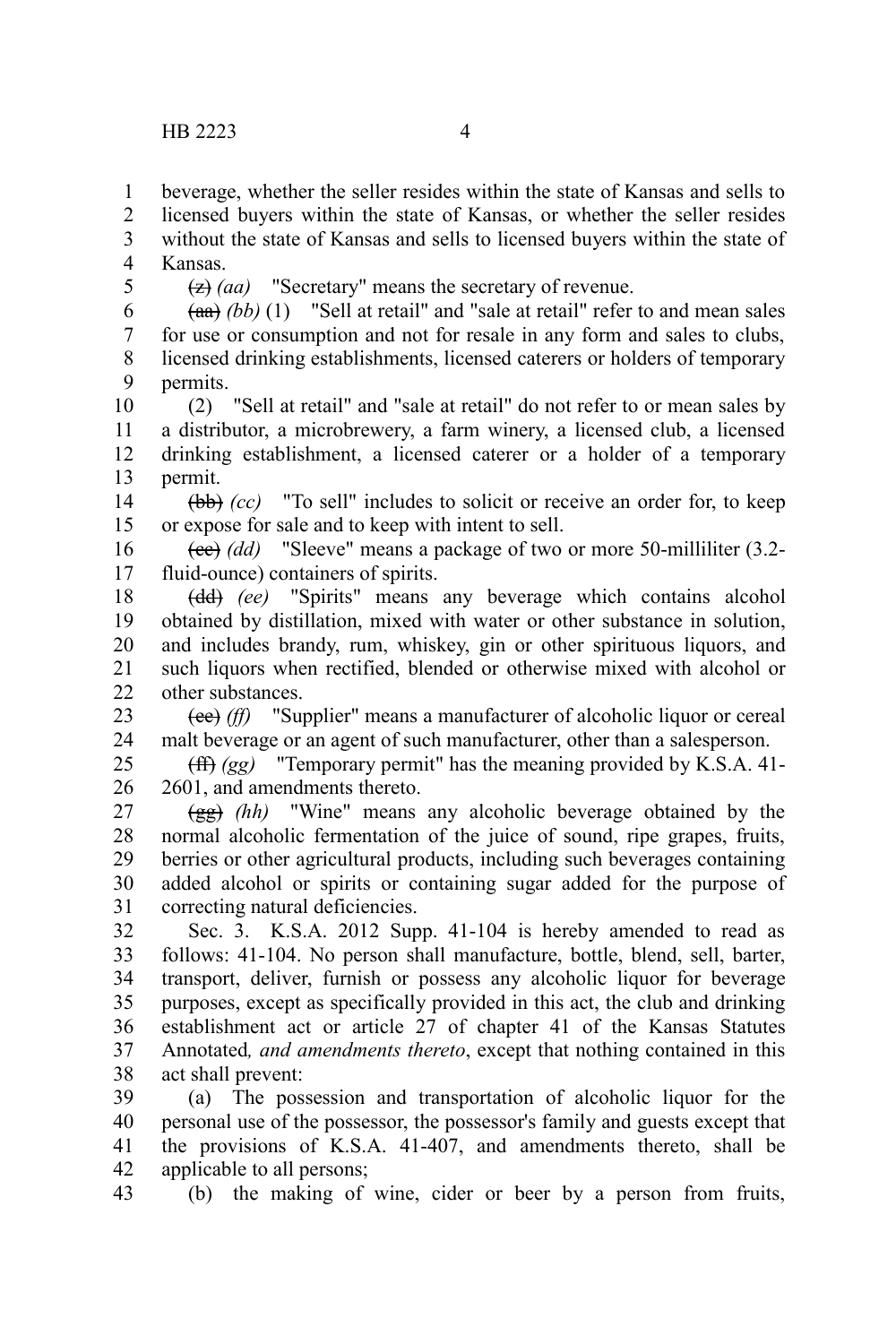vegetables or grains, or the product thereof, by simple fermentation and without distillation, if it is made solely for the use of the maker and the maker's family; 1 2 3

(c) any duly licensed practicing physician or dentist from possessing or using alcoholic liquor in the strict practice of the medical or dental profession; 4 5 6

(d) any hospital or other institution caring for sick and diseased persons, from possessing and using alcoholic liquor for the treatment of bona fide patients of such hospital or institution; 7 8 9

(e) any drugstore employing a licensed pharmacist from possessing and using alcoholic liquor in the compounding of prescriptions of duly licensed physicians; 10 11 12

(f) the possession and dispensation of wine by an authorized representative of any church for the purpose of conducting any bona fide rite or religious ceremony conducted by such church; or 13 14 15

(g) the sale of wine to a consumer in this state by a person which holds a valid license authorizing the manufacture of wine in this or another state and the shipment of such wine directly to such consumer, subject to the following: (1) The consumer must be at least 21 years of age; (2) the consumer must purchase the wine while physically present on the premises of the wine manufacturer; (3) the wine must be for the consumer's personal consumption and not for resale; and (4) the consumer shall comply with the provisions of K.S.A. 41-407, and amendments thereto, by payment of all applicable taxes within such time after purchase of the wine as prescribed by rules and regulations adopted by the secretary. *;* 16 17 18 19 20 21 22 23 24 25

(h) the serving of complimentary alcoholic liquor or cereal malt beverages at fund raising activities of charitable organizations as defined by K.S.A. 17-1760, and amendments thereto, and as qualified pursuant to 26 U.S.C.A. § 501(c) and by committees formed pursuant to K.S.A. 25- 4142 et seq., and amendments thereto. The serving of such alcoholic liquor at such fund raising activities shall not constitute a sale pursuant to this act, the club and drinking establishment act or article 27 of chapter 41 of the Kansas Statutes Annotated, and amendments thereto. Any such fund raising activity shall not be required to obtain a license or a temporary permit pursuant to this act, the club and drinking establishment act or article 27 of chapter 41 of the Kansas Statutes Annotated, and amendments thereto*; or* 26 27 28 29 30 31 32 33 34 35 36 37

*(i) (1) the production of homemade fermented beverages or the possession, transportation or storage of homemade fermented beverages by any person 21 years of age or older, provided:* 38 39 40

*(A) The person producing the homemade fermented beverages receives no compensation or other remuneration for producing such homemade fermented beverages;* 41 42 43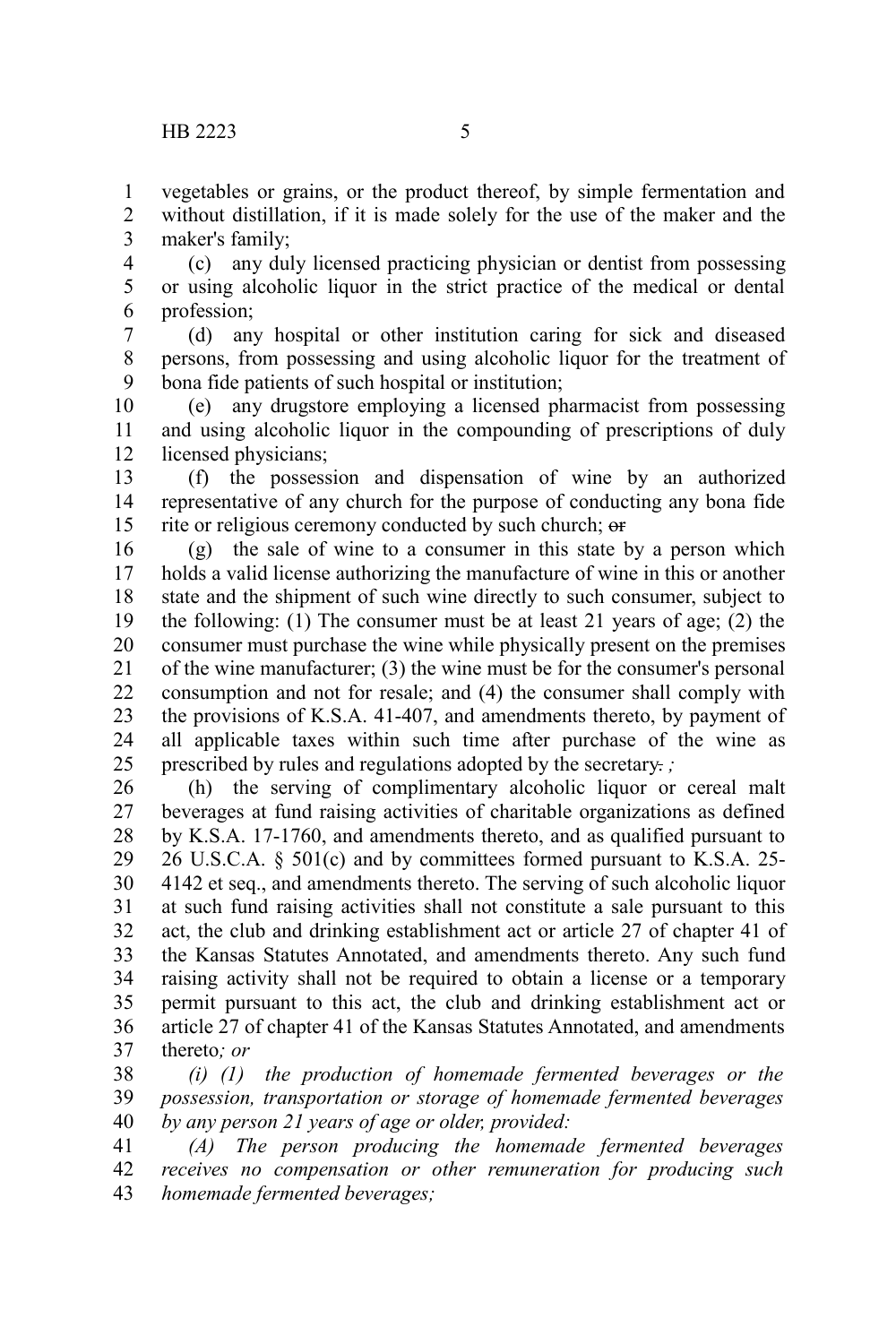*(B) the homemade fermented beverages are not sold or offered for sale; and* 1 2

*(C) the total quantity of homemade fermented beverages produced in a calendar year by such person does not exceed:*  3 4

*(i) One hundred gallons, if such person's household consists of only one person who is 21 years of age or older; or*  5 6

*(ii) two hundred gallons, if such person's household consists of two or more persons who are 21 years of age or older.* 7 8

*(2) A person who produces, possesses, transports or stores homemade fermented beverages shall not be deemed a manufacturer, microbrewery, microdistillery, farm winery, wholesaler, distributor, supplier or retailer for purposes of this act, and a club of such persons shall not be deemed a club under the club and drinking establishment act.* 9 10 11 12 13

*(3) Homemade fermented beverages may be consumed by the person producing such homemade fermented beverages and by such person's family and guests who are 21 years of age or older, and may be consumed at any private residence or other location where the possession and consumption of alcoholic liquor is permitted under this act or under the club and drinking establishment act.* 14 15 16 17 18 19

*(4) Homemade fermented beverages may be used for purposes of exhibiting, demonstrating, educating, judging, tasting or sampling, or for club meetings or festivals, or as part of a contest or competition. Homemade fermented beverages used for such purposes, including the submission or consumption of such homemade fermented beverages, shall not be considered sold or offered for sale under this act and any prize awarded at a contest or competition or as a result of an exhibition, class, demonstration, judging, tasting or sampling shall not be considered payment for such homemade fermented beverages under this act. A person holding any event described in this paragraph may require an admission charge to the event, but no separate or additional fee shall be charged for the consumption of any homemade fermented beverages. Event admission charges that are collected may be partially used to provide prizes to producers of homemade fermented beverages, but the aggregate admission charges may not be divided in any fashion among the producers of the homemade fermented beverages who participate in the event. A producer of homemade beverages who receives free event admission or discounted event admission in return for the producer's donation of the homemade fermented beverages to such event shall not be deemed to have sold or offered such homemade fermented beverages for sale, and receipt of free or discounted admission to such event shall not be deemed payment for such homemade fermented beverages under this act*. 20 21 22 23 24 25 26 27 28 29 30 31 32 33 34 35 36 37 38 39 40 41

Sec. 4. K.S.A. 41-407 is hereby amended to read as follows: 41-407. (a) It shall be unlawful for any person to: 42 43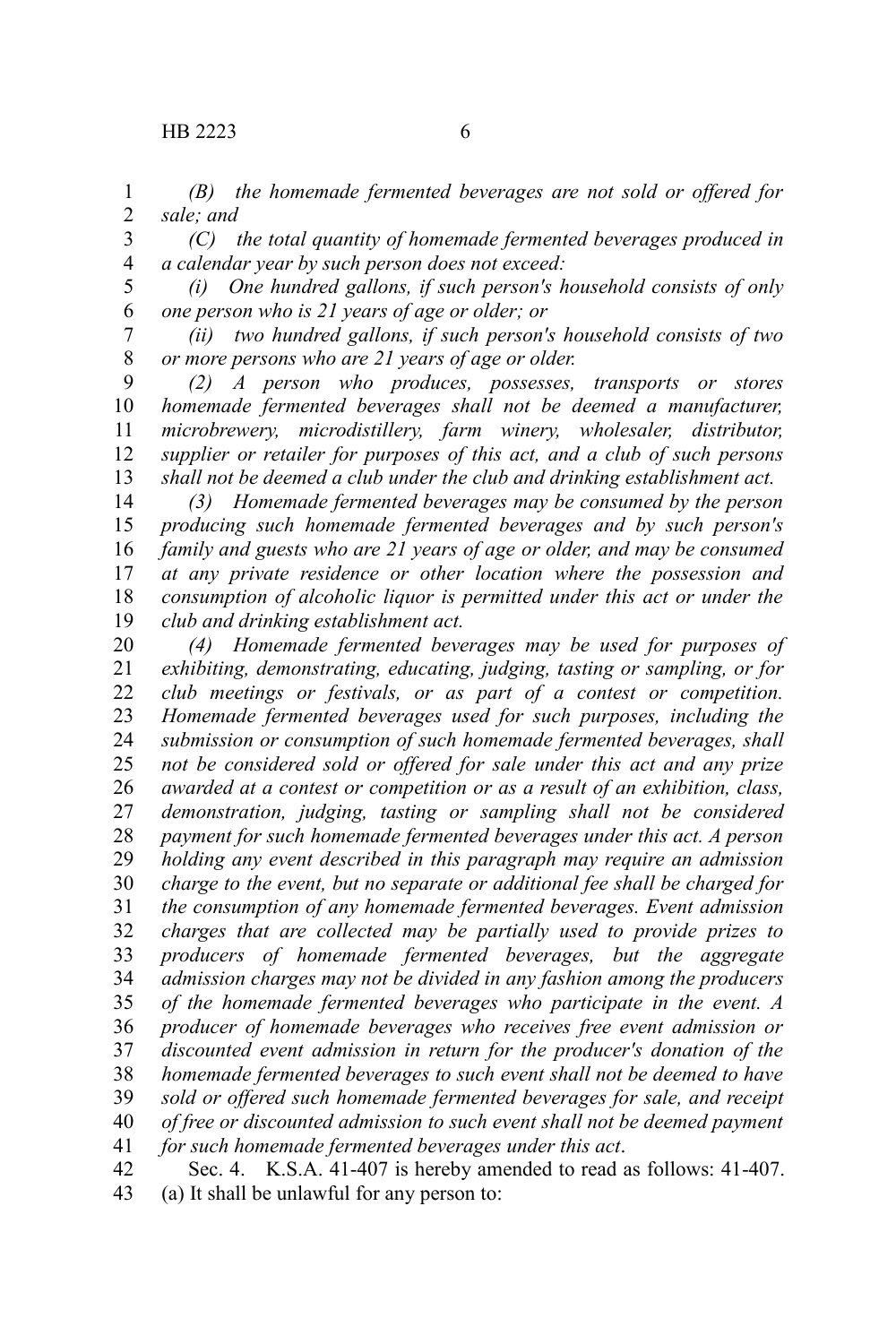(1) Evade, or attempt to evade, the payment of tax or duty on any alcoholic liquor, in any manner whatever. Upon conviction of violation of this subsection, in addition to the penalty prescribed for the violation of this act, the violator shall forfeit and pay, as a part of costs in the action, double the amount of the tax or duty so evaded or attempted to be evaded. 1 2 3 4 5

(2) Have in such person's possession any cask or package of alcoholic liquor, without having thereon each mark required therefor by law, and any such cask or package not having thereon each such mark shall be forfeited to the state of Kansas. 6 7 8 9 10

(b) Nothing contained in this section shall make unlawful*:*

*(1)* The possession and transportation of wine imported solely for use by a church or religious organization for sacramental purposes and uses*; or* 11 12 13

*(2) the production, transportation or storage of homemade fermented beverages in accordance with K.S.A. 41-104, and amendments thereto*. 14 15

(c) Violation of any provision of this section is a misdemeanor punishable by a fine not exceeding \$500 or imprisonment not exceeding six months, or both, and in proper cases the trial court may order and direct the confiscation of the liquor involved in the violation as part of the judgment of conviction. 16 17 18 19 20

Sec. 5. K.S.A. 2012 Supp. 41-501 is hereby amended to read as follows: 41-501. (a) As used in this section and K.S.A. 41-501a, and amendments thereto: 21 22 23

24

(1) "Gallon" means wine gallon.

(2) "Federal area" means any lands or premises which are located within the exterior boundaries of this state and which are held or acquired by or for the use of the United States or any department, establishment or agency of the United States. 25 26 27 28

(3) "Malt product" means malt syrup, malt extract, liquid malt or wort. 29 30

(b) (1) For the purpose of raising revenue a tax is imposed upon the manufacturing, using, selling, storing or purchasing *of* alcoholic liquor, cereal malt beverage or malt products in this state or a federal area at a rate of \$.18 per gallon on beer and cereal malt beverage; \$.20 per gallon on all wort or liquid malt; \$.10 per pound on all malt syrup or malt extract; \$.30 per gallon on wine containing 14% or less alcohol by volume; \$.75 per gallon on wine containing more than 14% alcohol by volume; and \$2.50 per gallon on alcohol and spirits. 31 32 33 34 35 36 37 38

(2) The tax imposed by this section shall be paid only once and shall be paid by the person in this state or federal area who first manufactures, uses, sells, stores, purchases or receives the alcoholic liquor or cereal malt beverage. The tax shall be collected and paid to the director as provided in this act. If the alcoholic liquor or cereal malt beverage is manufactured and 39 40 41 42 43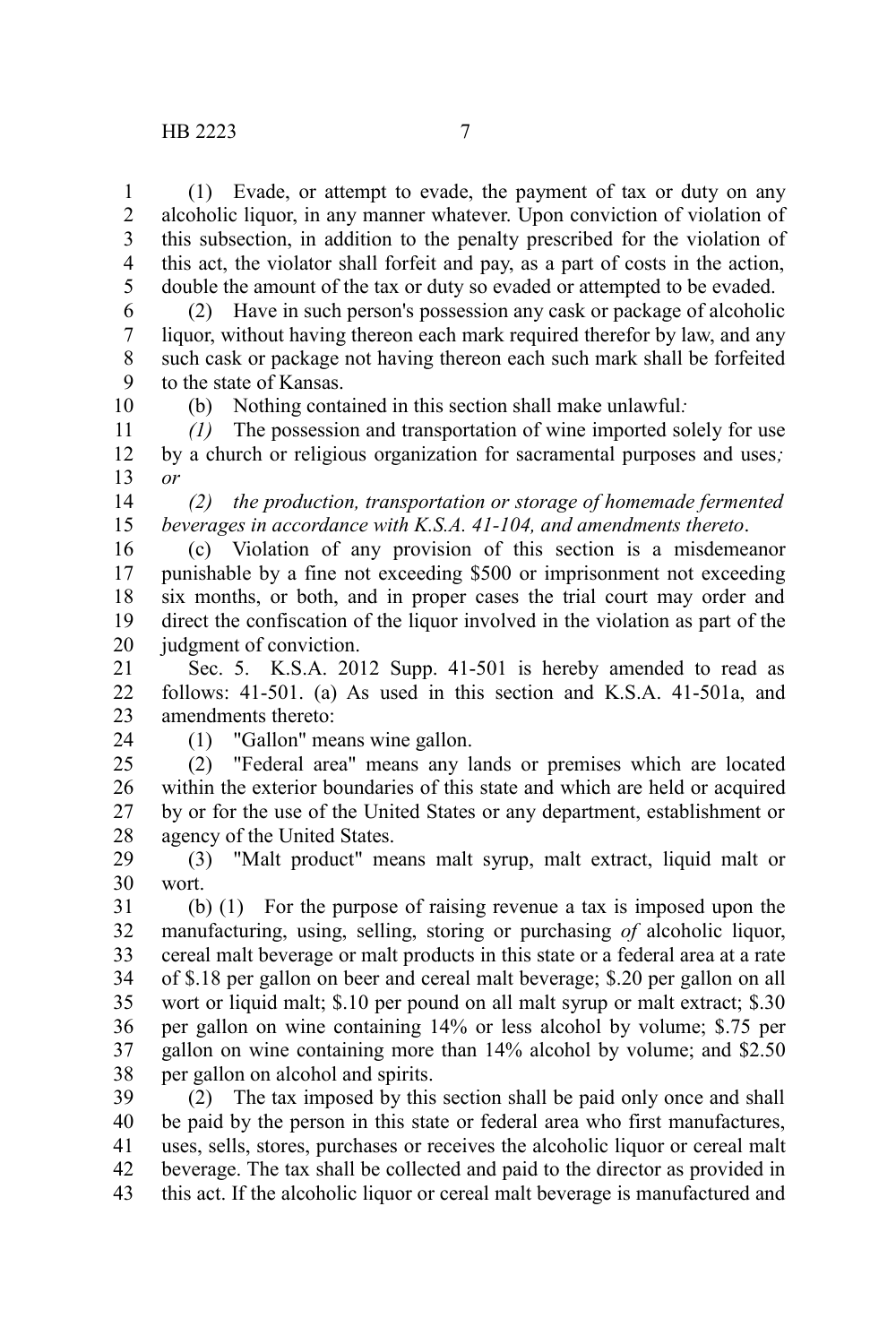sold in this state or a federal area, the tax shall be paid by the manufacturer, microbrewery, microdistillery or farm winery producing it. If the alcoholic liquor or cereal malt beverage is imported into this state by a distributor for the purpose of sale at wholesale in this state or a federal area, the tax shall be paid by the distributor, and in no event shall such tax be paid by the manufacturer unless the alcoholic liquor or cereal malt beverage is manufactured in this state. If not to exceed one gallon, or metric equivalent, per person of alcoholic liquor has been purchased by a private citizen outside the borders of the United States and is brought into this state by the private citizen in such person's personal possession for such person's own personal use and not for sale or resale, such import is lawful and no tax payment shall be due thereon. 1 2 3 4 5 6 7 8 9 10 11 12

(c) Manufacturers, microbreweries, microdistilleries, farm wineries or distributors at wholesale of alcoholic liquor or cereal malt beverage shall be exempt from the payment of the gallonage tax imposed on alcoholic liquor and cereal malt beverage, upon satisfactory proof, including bills of lading furnished to the director by affidavit or otherwise as the director requires, that the liquor or cereal malt beverage was manufactured in this state but was shipped out of the state for sale and consumption outside the state. 13 14 15 16 17 18 19 20

(d) Wines manufactured or imported solely and exclusively for sacramental purposes and uses shall not be subject to the tax provided for by this section. 21 22 23

24

(e) The tax provided for by this section is not imposed upon:

(1) Any alcohol or wine, whether manufactured in or imported into this state, when sold to a nonbeverage user licensed by the state, for use in the manufacture of any of the following when they are unfit for beverage purposes: Patent and proprietary medicines and medicinal, antiseptic and toilet preparations; flavoring extracts and syrups and food products; scientific, industrial and chemical products; or scientific, chemical, experimental or mechanical purposes; or 25 26 27 28 29 30 31

(2) the privilege of engaging in any business of interstate commerce or otherwise, which business may not be made the subject of taxation by this state under the constitution and statutes of the United States. 32 33 34

(f) The tax imposed by this section shall be in addition to all other taxes imposed by the state of Kansas or by any municipal corporation or political subdivision thereof. 35 36 37

(g) Retail sales of alcoholic liquor, sales of beer to consumers by microbreweries and sales of wine to consumers by farm wineries shall not be subject to the tax imposed by the Kansas retailers' sales tax act but shall be subject to the enforcement tax provided for in this act. 38 39 40 41

(h) Notwithstanding any ordinance to the contrary, no city shall impose an occupation or privilege tax on the business of any person, firm 42 43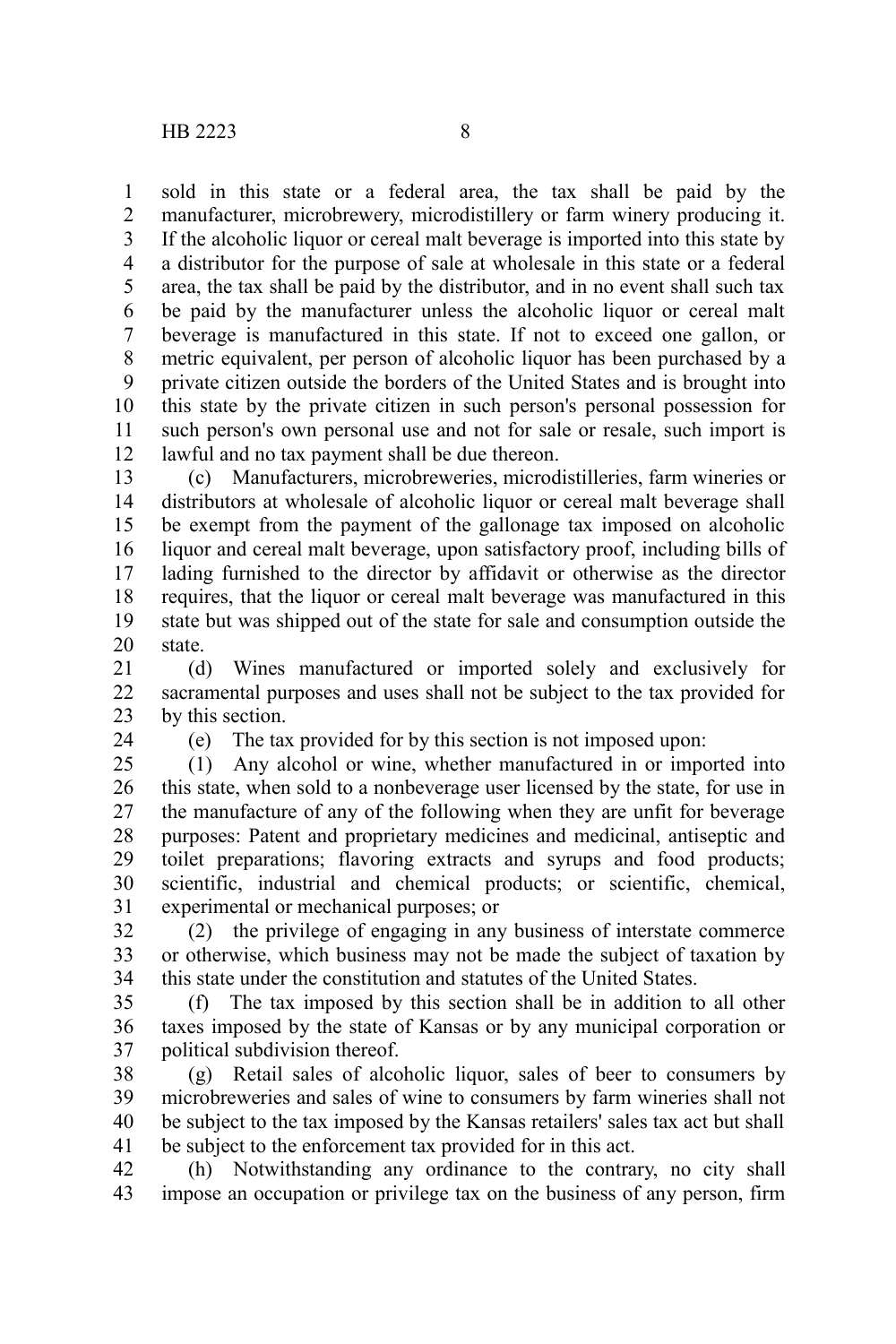or corporation licensed as a manufacturer, distributor, microbrewery, microdistillery, farm winery, retailer or nonbeverage user under this act and doing business within the boundaries of the city except as specifically authorized by K.S.A. 41-310, and amendments thereto. 1 2 3 4

(i) The director shall collect the taxes imposed by this section and shall account for and remit all moneys collected from the tax to the state treasurer in accordance with the provisions of K.S.A. 75-4215, and amendments thereto. Upon receipt of each such remittance, the state treasurer shall deposit the entire amount in the state treasury and the state treasurer shall credit  $\frac{1}{10}$  of the moneys collected from taxes imposed upon alcohol and spirits under subsection  $(b)(1)$  to the community alcoholism and intoxication programs fund created by K.S.A. 41-1126, and amendments thereto, and shall credit the balance of the moneys collected to the state general fund. 5 6 7 8 9 10 11 12 13 14

(j) If any alcoholic liquor manufactured in or imported into this state is sold to a licensed manufacturer or distributor of this state to be used solely as an ingredient in the manufacture of any beverage for human consumption, the tax imposed upon the manufacturer or distributor shall be reduced by the amount of the taxes which have been paid under this section as to the alcoholic liquor so used. 15 16 17 18 19 20

(k) The tax provided for by this section is not imposed upon alcohol or wine used by any school or college for scientific, chemical, experimental or mechanical purposes or by hospitals, sanitoria or other institutions caring for the sick. Any school, college, hospital, sanatorium or other institution caring for the sick may import alcohol or wine for scientific, chemical, experimental, mechanical or medicinal purposes by making application to the director for a permit to import it and receiving such a permit. Application for the permit shall be on a form prescribed and furnished by the director, and a separate permit shall be required for each purchase of alcohol or wine. A fee of \$2 shall accompany each application. All permits shall be issued in triplicate to the applicant and shall be under the seal of the office of the director. Two copies of the permit shall be forwarded by the applicant to the microbrewery, microdistillery, farm winery, manufacturer or distributor from which the alcohol or wine is purchased, and the microbrewery, microdistillery, farm winery, manufacturer or distributor shall return to the office of the director one copy of the permit with its shipping affidavit and invoice. Within 10 days after receipt of any alcohol or wine, the school, college, hospital or sanatorium ordering it shall file a report in the office of the director upon forms furnished by the director, showing the amount of alcohol or wine received, the place where it is to be stored, from whom it was received, the purpose for which it is to be used and such other information as required by the director. Any school, college, hospital, sanatorium or institution 21 22 23 24 25 26 27 28 29 30 31 32 33 34 35 36 37 38 39 40 41 42 43